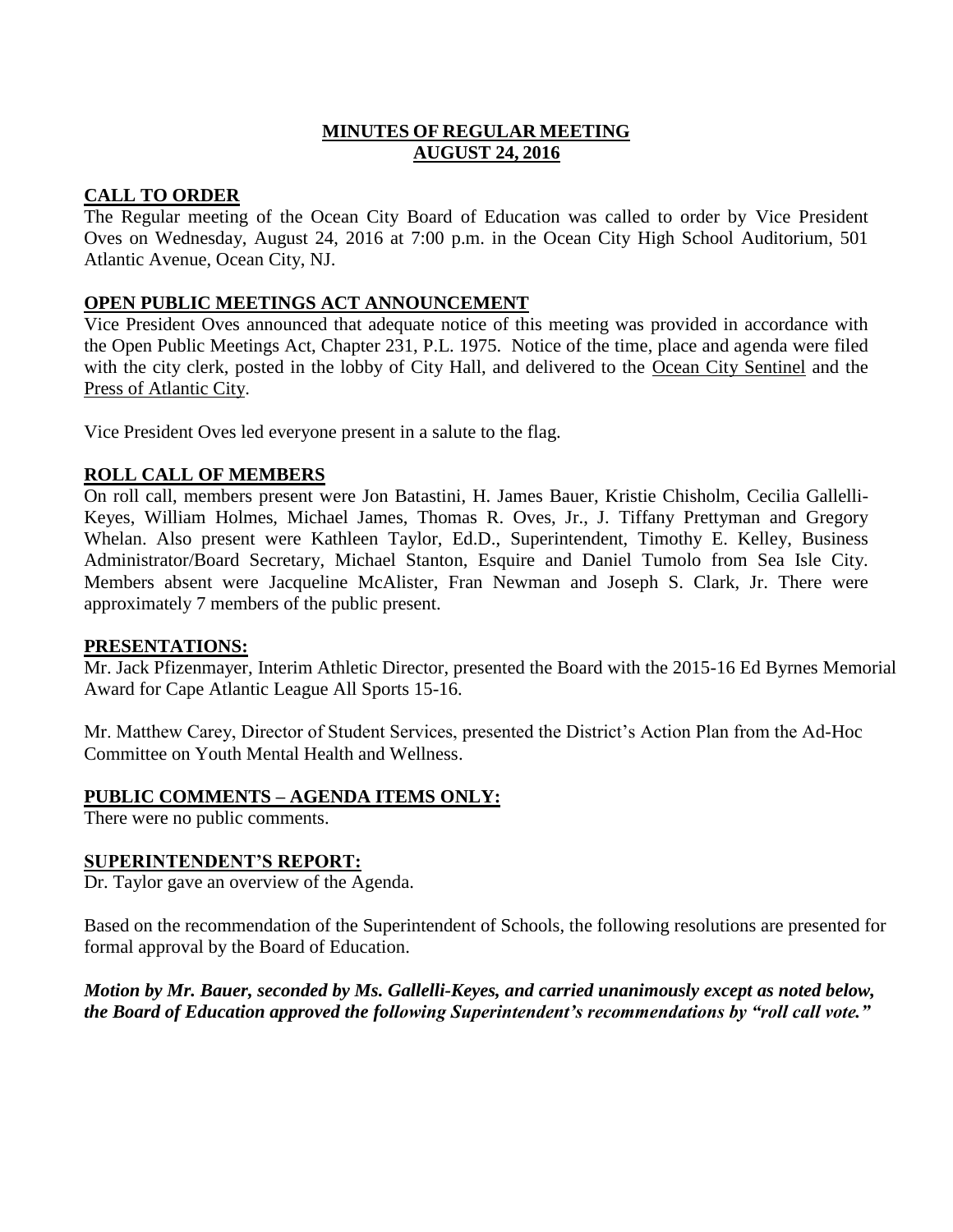# **1. Buildings and Grounds**

# A. Use of Facilities

The Board approves the following request for the use of the High School:

| Requested By:<br>Use:<br>Date/Times:<br>Room:<br>Fee:                                                                                         | City of Ocean City<br>Concert and Benefit for OCNJ Cares<br>August 13, 2016 (Sat), 10:00AM-12:00PM - set up<br>August 13, 2016 (Sat), 6:00PM-10:30PM, with concert at 7:00PM<br>Auditorium and Community Room<br>No charge                                                       |
|-----------------------------------------------------------------------------------------------------------------------------------------------|----------------------------------------------------------------------------------------------------------------------------------------------------------------------------------------------------------------------------------------------------------------------------------|
| Requested By:<br>Use:<br>Dates/Times:<br>Rooms:<br>Fee:                                                                                       | Prime Events/Ocean City PBA<br><b>Basketball Games</b><br>December 17, 2016 (Sat), 12:00PM -8:30PM with set up 11:00AM-12:00PM<br>December 18, 2016 (Sun), 12:00PM-8:30PM<br>Community Room, Wrestling Room, Main Gym and Auxiliary Gym and<br><b>Locker Rooms</b><br>\$1,012.50 |
| Requested By:<br>Use:<br>Dates/Times:<br>Rooms:<br>Fee:                                                                                       | Ocean City PTA<br><b>Spring Carnival</b><br>March 24, 2017 (Fri), 5:00PM-9:00PM – set up<br>March 25, 2017 (Sat), 10:00AM-2:00PM<br>Wrestling Room, Main Gym, Auxiliary Gym and Kitchen<br>No charge                                                                             |
| Requested By:<br>Use:<br>Dates/Times:<br>Rooms:<br>Fee:                                                                                       | Prime Events/Ocean City PBA<br><b>Basketball Games</b><br>March 29, 2017 (Wed), 5:00PM-8:00PM – practice<br>April 1, 2017 (Sat), 1:00PM-8:00PM – game with set up 12:00PM-1:00PM<br>Main Gym, Auxiliary Gym and Locker Rooms<br>\$337.50                                         |
| -----------------<br>Requested By:<br>Use:<br>Date/Times:<br>Rooms:<br>Fee:                                                                   | Ocean City PTA<br><b>District Appreciation Luncheon</b><br>May 2, 2017 (Tues), 12:00PM-1:30PM with set up 11:00AM-12:00PM<br>Community Room and Classroom A107<br>No charge                                                                                                      |
| Informational Items<br>Fire Drills for June and July<br>Ocean City High School<br>Ocean City Intermediate School<br>Ocean City Primary School | June 8, 2016 and July 6, 2016<br>June 3, 2016 and July 22, 2016<br>June 8, 2016 and July 12, 2016                                                                                                                                                                                |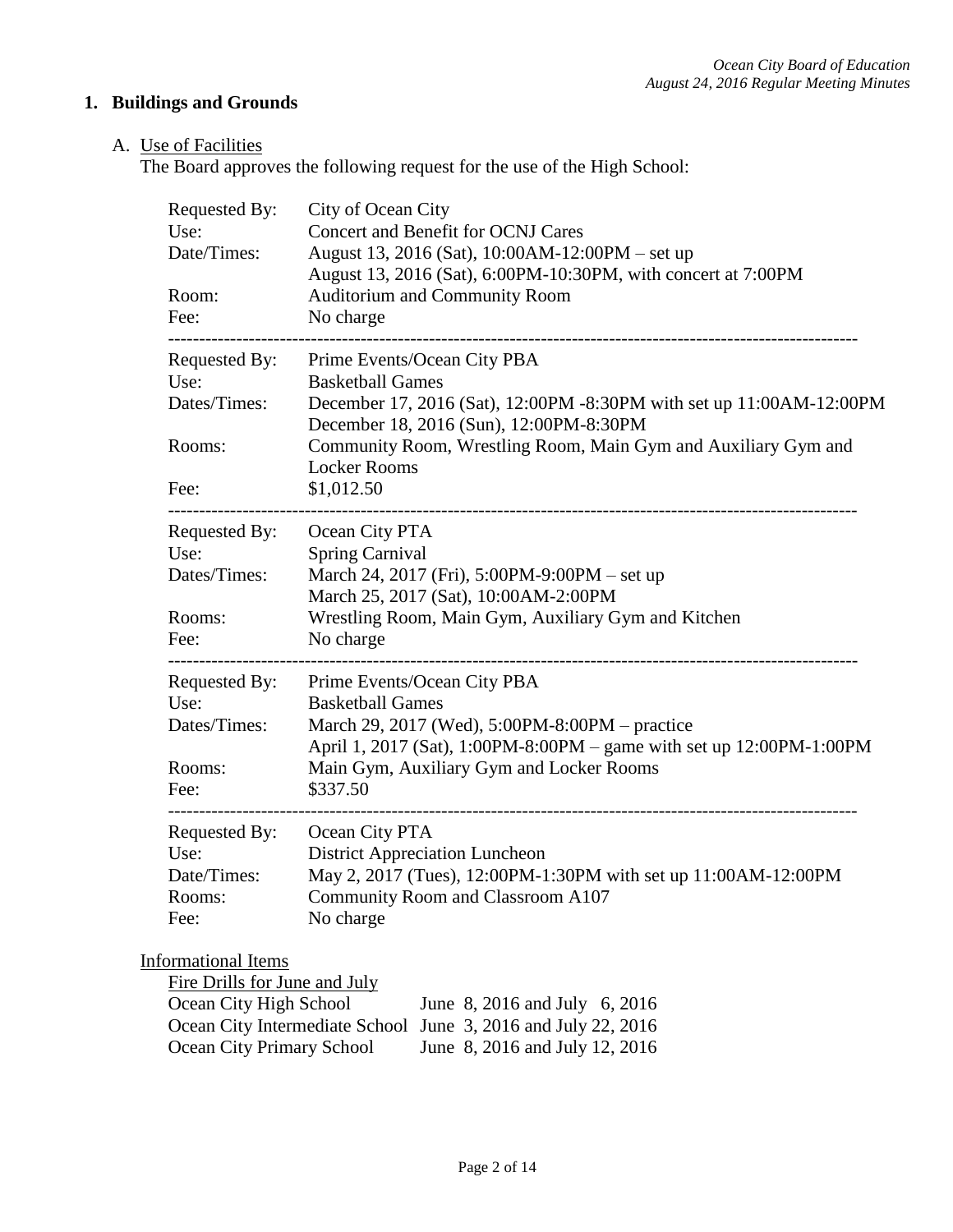Security Drills Ocean City High School June 6, 2016 and July 29, 2016 Ocean City Intermediate School June 9, 2016 and July 18, 2016 Ocean City Primary School June 6, 2016 and July 13, 2016

 Buildings and Grounds Committee Report – Mr. Oves, Chairperson Mr. Oves gave a report of the Committee meeting.

### **2. Curriculum and Student Affairs**

A. Adoption of New Jersey Student Learning Standards

The Board adopts the following New Jersey Department of Education standards for the 2016-17 school year:

- New Jersey Student Learning Standards, English Language Arts
- New Jersey Student Learning Standards, Science
- New Jersey Student Learning Standards, Mathematics
- B. Re-Adoption of New Jersey Student Learning Standards

The Board re-adopts the following New Jersey Department of Education standards for the 2016-17 school year:

- New Jersey Student Learning Standards, 21st Century Life and Careers
- New Jersey Student Learning Standards, Comprehensive Health and Physical Education
- New Jersey Student Learning Standards, Social Studies
- New Jersey Student Learning Standards, Technology
- New Jersey Student Learning Standards, Visual and Performing Arts
- New Jersey Student Learning Standards, World Languages

### C. High School Field Trip Request

The Board approves the attached High School Field Trip list.

### D. Out of District Placements

The Board approves the following out-of-district placements for the 2016-17 school year.

| Placement                      | # of Students | District   | Tuition   |
|--------------------------------|---------------|------------|-----------|
| <b>CMCSSSD</b>                 |               | OC         | \$265,150 |
| <b>CMCSSSD</b>                 | 4             | UT         | \$165,800 |
| <b>CMCSSSD</b>                 |               | <b>SIC</b> | \$147,850 |
| Bancroft - Haddonfield         |               | UT         | \$174,028 |
| Delaware Valley Friends School |               | UT         | \$43,900  |
| <b>Orchard Friends School</b>  |               | UT         | \$41,725  |

# E. Athletic Competition – Home Schooled Child

The Board approves the request for a home-schooled child to participate in the Ocean City High School Athletic Program in accordance with Board Policy #2431, Athletic Competition.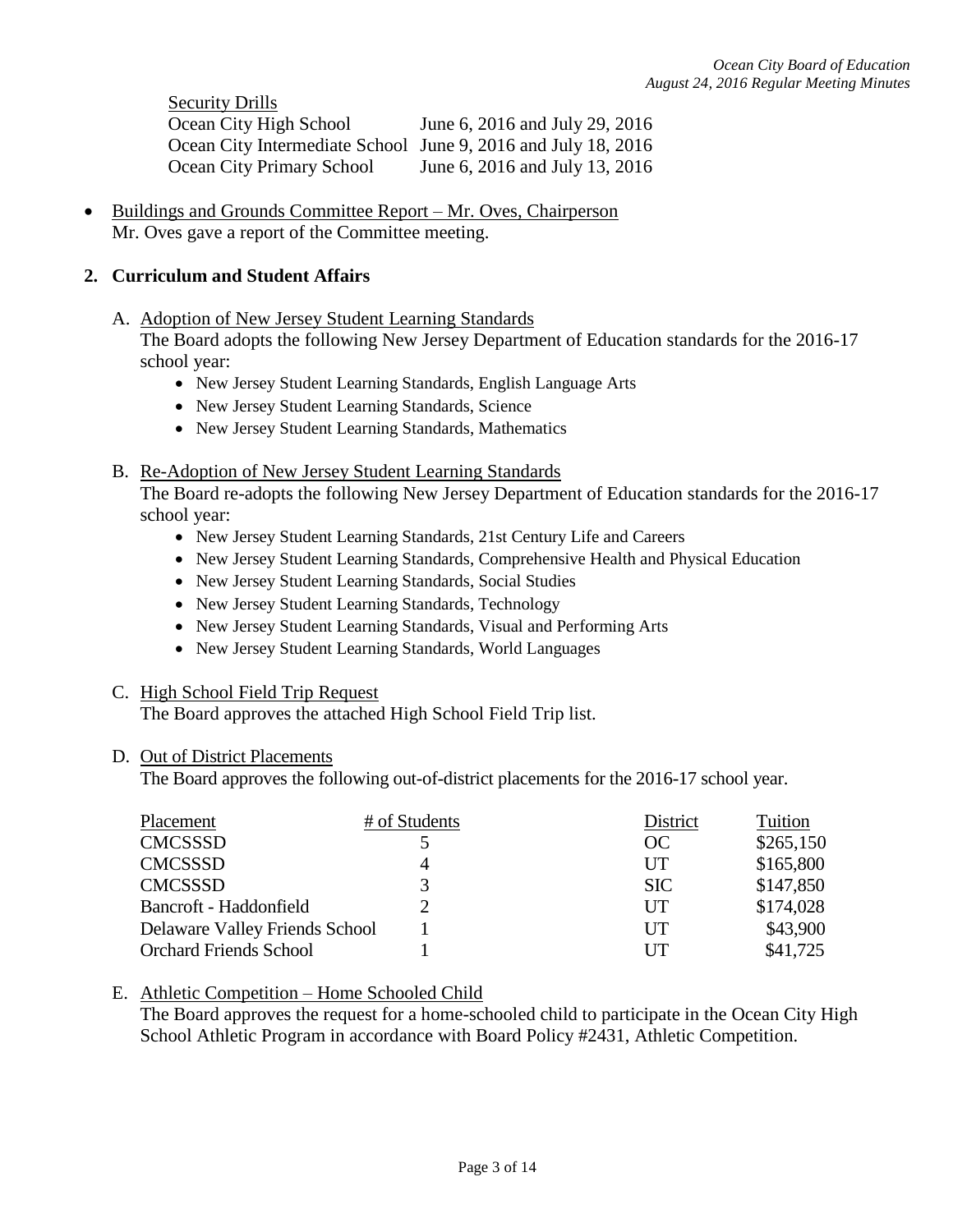Informational Items

Out-of-School Suspension Reports for June 2016

 Curriculum and Student Affairs Committee Report – Mrs. McAlister, Chairperson In Mrs. McAlister's absence, Mr. Bauer gave a report of the Committee meeting.

# **3. Finance**

- A. Bill List (Attachment #3.A) The Board approves payment of bills for August 2016 in the amount of \$3,733,795.65.
- B. Secretary and Monthly Cash Reconciliation Reports (Attachment #3.B) The Board approves the Board Secretary's Monthly Financial Report and the Monthly Cash Reconciliation Report for June 2016 and July 2016.
- C. Line Item Transfers (Attachment #3.C) The Board approves the revenue and appropriation transfers for June 2016 and July 2016. The Board also acknowledges receipt of the State of NJ mandated transfer reconciliation form for June 2016 and July 2016.
- D. Travel & Expense Reimbursement (Attachment #3.D) The Board approves the August 2016 list of Board of Education Members and School District Staff travel and related expense reimbursements.
- E. Food Service Report (Attachment #3.E) The Board accepts the Food Service Monthly Finance Report for June 2016.
- F. Resolution Authorizing Award of Educational Data Services Cooperative Bid (Attachment #3.F) The Board accepts the Educational Data Services' bids received by the Glen Rock School District for the NJ Cooperative Bid members and awards the Ocean City School District portions to the low bidders as identified on the attached.
- G. Pool Contract (Attachment #3.G) The Board approves the contract with the City of Ocean City for the use of the Ocean City Aquatic Center pool effective September 12, 2016 through June 7, 2017 in the amount of \$17,200.
- H. Acceptance of Nonpublic Textbook Aid The Board accepts Nonpublic Textbook Aid for Westminster Christian Academy for the 2016-17 school year in the amount of \$2,882.
- I. Acceptance of Nonpublic Technology Aid The Board accepts Nonpublic Technology Aid for Westminster Christian Academy for the 2016-17 school year in the amount of \$1,040.
- J. IDEA Consortium 2017

The Board authorizes the Ocean City School District to be the lead agency in the fiscal year 2017 IDEA Consortium with the Sea Isle City School District as the participant agency.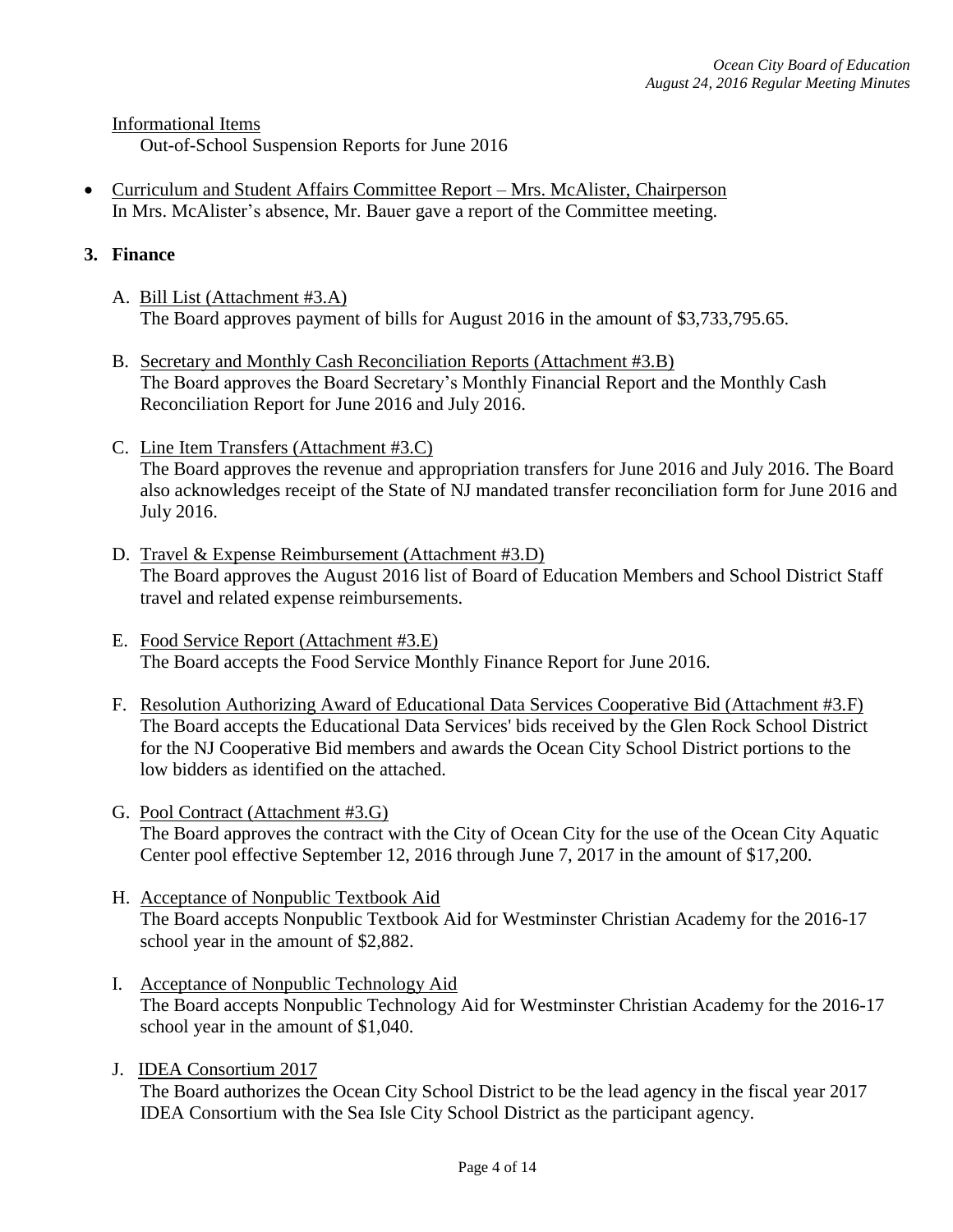K. District IDEA Grant Application Submission

The Board authorizes the School District's submission of the IDEA FY 2017 grant application in the amounts of \$543,680 for IDEA Basic and \$15,279 for IDEA Preschool.

L. Agreement

The Board approves a High School Partnership Program Agreement between the Ocean City Board of Education and Richard Stockton University with the tuition rate to be \$100 per academic credit. The following courses will be offered under this agreement for the 2016-17 school year:

| <b>High School/District Course</b> | <b>Stockton Course</b>                         |
|------------------------------------|------------------------------------------------|
| Pre-Calculus                       | Math 1100 Pre-Calculus (4 cr.)                 |
| AP Biology                         | Biology 1200/1205 - Cells and Molecule (5 cr.) |
| <b>TV/Media Production 3 ADV</b>   | GAH 1226 Techniques of Film and Video          |
|                                    | Production (4 cr.)                             |

M. Out of District Placement

The Board approves the Settlement Agreement and out of district placement for a special education student in the matter of D.E. and J.E. on behalf of and as guardian ad litem to D.E. v. Ocean City Board of Education. Copy of the Settlement Agreement is on file in the Board Office.

### *Motion carried with the following vote to abstain: Mr. Holmes.*

- **4. Personnel** (All motions are upon Superintendent's recommendation:)
	- A. Substitutes (Attachment #4.A)

The Board approves the attached criminal history approved/HIB trained substitutes and sporting event workers for summer 2016 and the 2016-17 school year.

B. Resignations – District Supportive Staff

The Board accepts the resignations of the following District supportive staff: Taylor Reeves, special education aide, effective August 18, 2016 Kara Janson, special education aide, effective August 31, 2016

- C. New Hire District Supportive Staff The Board approves Kendra Allegretto, special education aide, effective September 1, 2016 through June 30, 2017, at step 1, 7 hours per day, \$20,892, (includes \$600 educational stipend).
- D. New Hire District Supportive Staff The Board approves Robert Liess, special education aide, effective September 1, 2016 through June 30, 2017, at step 1, 7 hours per day, \$20,892, (includes \$600 educational stipend).
- E. New Hire District Supportive Staff The Board approves Kathryn Zammit, special education aide, effective September 1, 2016 through June 30, 2017, at step 1, 7 hours per day, \$20,292 (pending criminal history approval).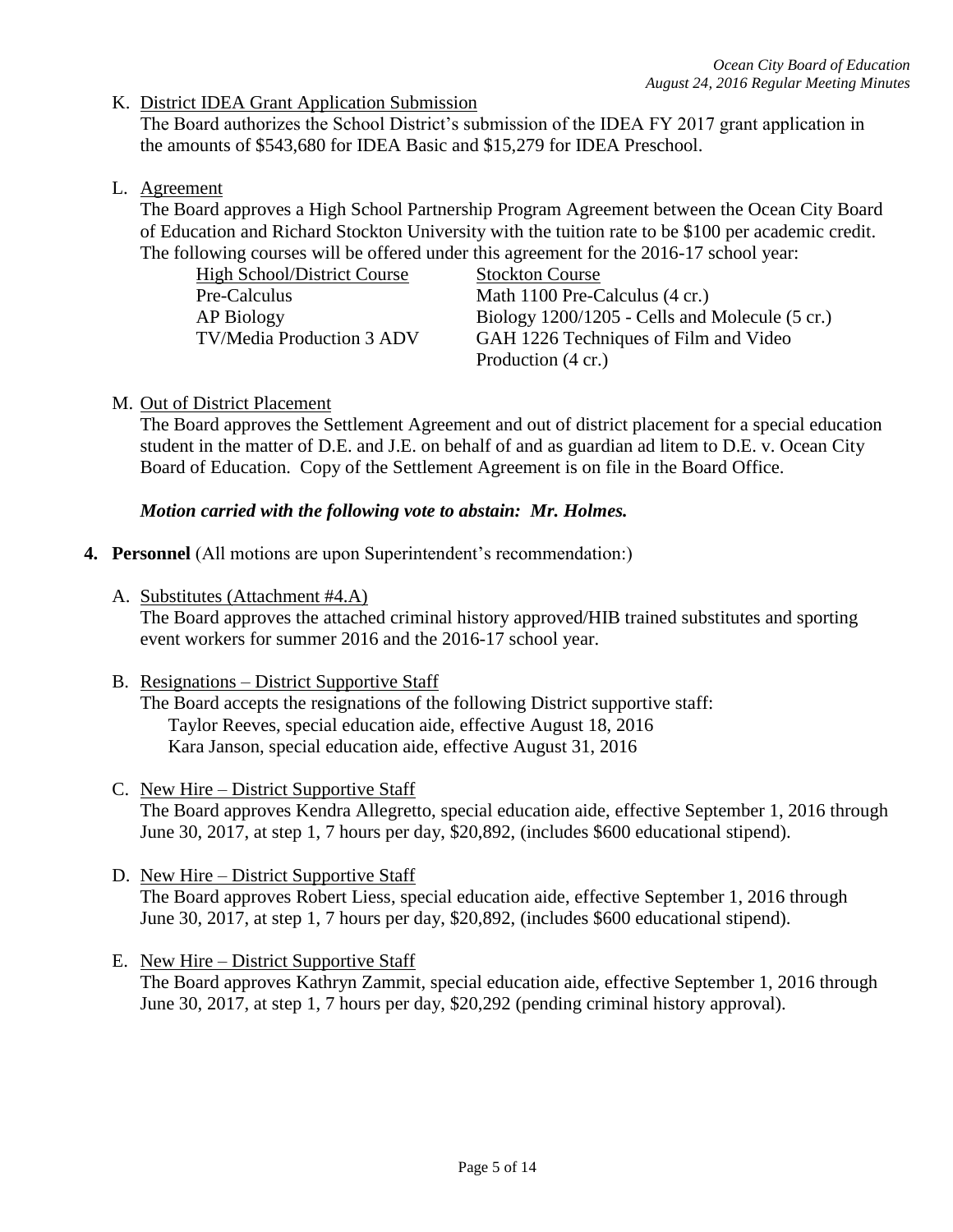F. District Federal Grant Salary Allocations

The Board authorizes the following District special education aides' salary allocations to be charged to Federal Grant IDEA Basic FY 17 for the 2016-17 school year:

| Janice Annarelli     | \$22,521 |
|----------------------|----------|
| Ryan Clark           | \$21,095 |
| <b>Ashley Evans</b>  | \$21,297 |
| <b>Joyce Franks</b>  | \$21,703 |
| Patricia Gallagher   | \$21,297 |
| Nancy Hurley         | \$21,103 |
| Sandra Kooker        | \$26,213 |
| Kathryn Lavin        | \$26,813 |
| <b>Joanne Martin</b> | \$20,900 |
| Maria Mateer         | \$21,297 |
| Patricia Richards    | \$28,018 |
| <b>Bruce Twiggs</b>  | \$21,297 |
| Karen Wallenstein    | \$21,521 |
| Kathryn Zammit       | \$20,292 |

- G. High School Co-Curricular Activity Sponsors, Stipends and Volunteer (Attachment #4.G) The Board approves the High School co-curricular activity sponsors, stipends and volunteer for the 2016-17 school year.
- H. High School Leave Replacement Coach and Stipend

The Board approves Timothy Tower, High School leave replacement boys' freshman soccer coach, effective September 1, 2016 through on or around September 23, 2016 for a stipend of \$4,801 (prorated).

- I. Leave of Absence High School Certificated Staff (Attachment #4.I) The Board approves employee #0066, a paid leave of absence, effective September 1, 2016 through on or before November 17, 2016, with an expected return date of November 18, 2016.
- J. Short-Term Leave Replacement High School Certificated Staff The Board approves Lucy Masi, short-term leave replacement High School Teacher of French, effective September 13, 2016 through on or before October 25, 2016, at a stipend of \$160 per diem (pending criminal history approval).
- K. New Hire High School Certificated Staff The Board approves Tara MacDonald, High School Teacher of English, effective September 1, 2016 through June 30, 2017, at BA, step 1, \$48,574.
- S. Superintendent's Goals roll call vote The Board approves the achievement of three merit-based goals for the Superintendent of Schools, Dr. Kathleen Taylor, which has been reviewed by the Cape May County Executive Superintendent, Dr. Richard Stepura.

Qualitative Goal # 1 – Updated, improved and structured the operational technology security mechanism, protocols and procedures in the School District in order to provide protection of student data and student personal identification information.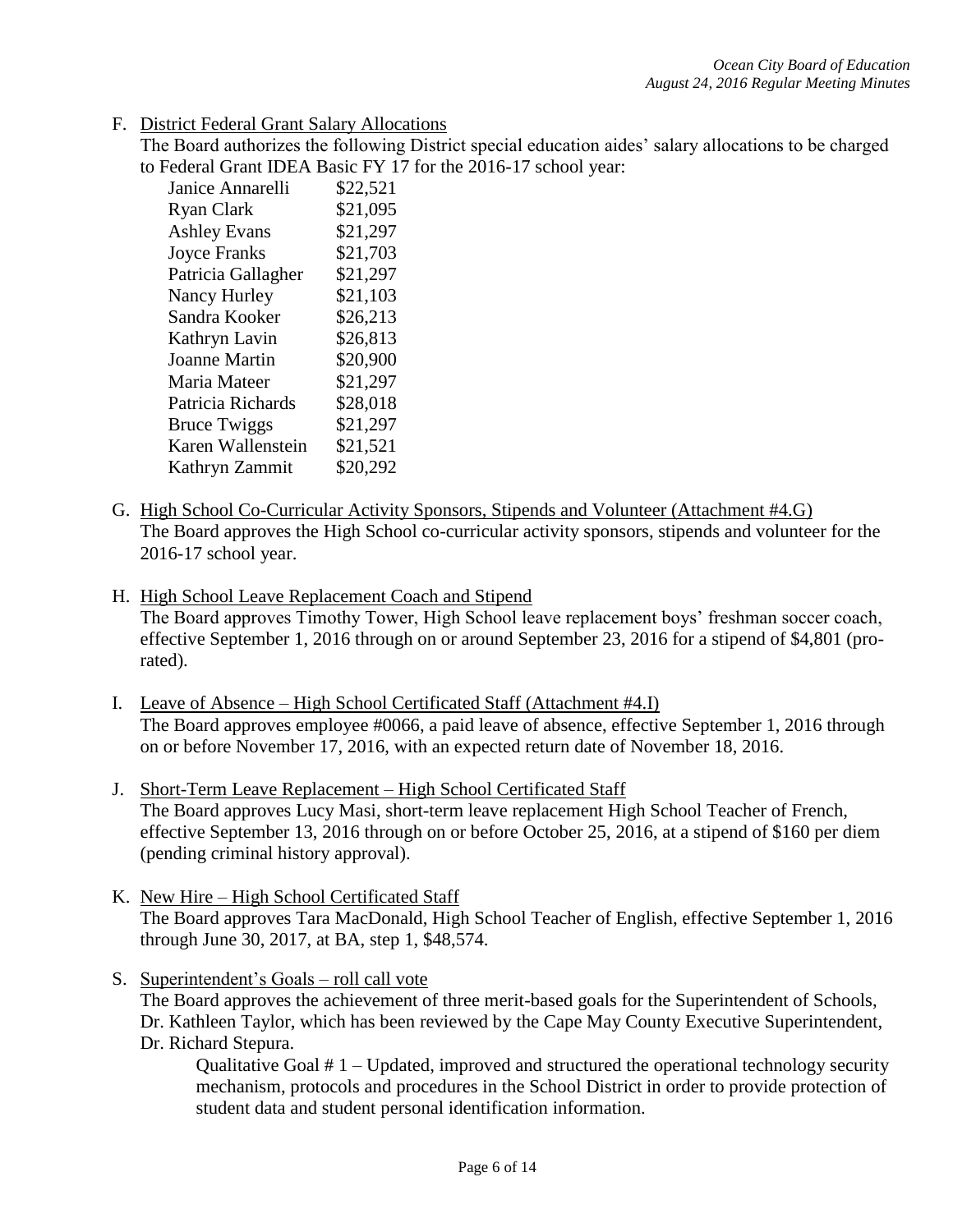Quantitative Goal  $# 2$  – Conducted and calibrated the observation and evaluation for the County Teachers of the Year and, using the NJDOE scoring rubrics, evaluated the application packet and video application for each candidate. In addition, observed presentations and interviewed the top candidates and selected the 2015-16 State Teacher of the Year. Rubrics, expectations and the application process/timeline were distributed and shared with district and county administration.

Quantitative Goal # 3 – Served on the 2015-16 New Jersey Department of Education Standards Review Committee. This Committee reviewed the New Jersey Core Curriculum Content Standards in English language arts and mathematics and developed standards that reflected the educational needs and goals of our New Jersey communities. The revised standards are now referred to as the New Jersey Student Learning Standards.

### Informational Item

The members of the Safety Team (HIB) for the High School, Intermediate School and Primary School for the 2106-17 school year are as follows:

### High School

Lauren Sacs, Student Assistance Coordinator – Anti-Bullying Specialist Dane Tabano, Guidance Counselor – Alternate Anti-Bullying Specialist Dr. Wendy O'Neill, Assistant Principal Michael Pomatto, Teacher Catherine Kline, Teacher Margaret Corcoran, Guidance Counselor – Extension Program Liaison

Intermediate School

Shannon Pruitt, Guidance Counselor - Anti-Bullying Specialist Dr. Vicki Scheetz, School Psychologist - Alternate Anti-Bullying Specialist Geoffrey Haines, Principal

Pamela Wilson, Learning Disabilities/Teacher Consultant Amber Wira, Teacher Cholehna Weaver, Teacher

Primary School Joel Dougan, Guidance Counselor - Anti-Bullying Specialist Stephanie Hurless, Learning Disabilities/Teacher Consultant – Alternate Anti-Bullying Specialist Cathleen Smith, Principal Jennifer Farrell, Teacher Dan Calhon, Teacher

 Negotiations Committee Report – Mr. Bauer, Chairperson No report.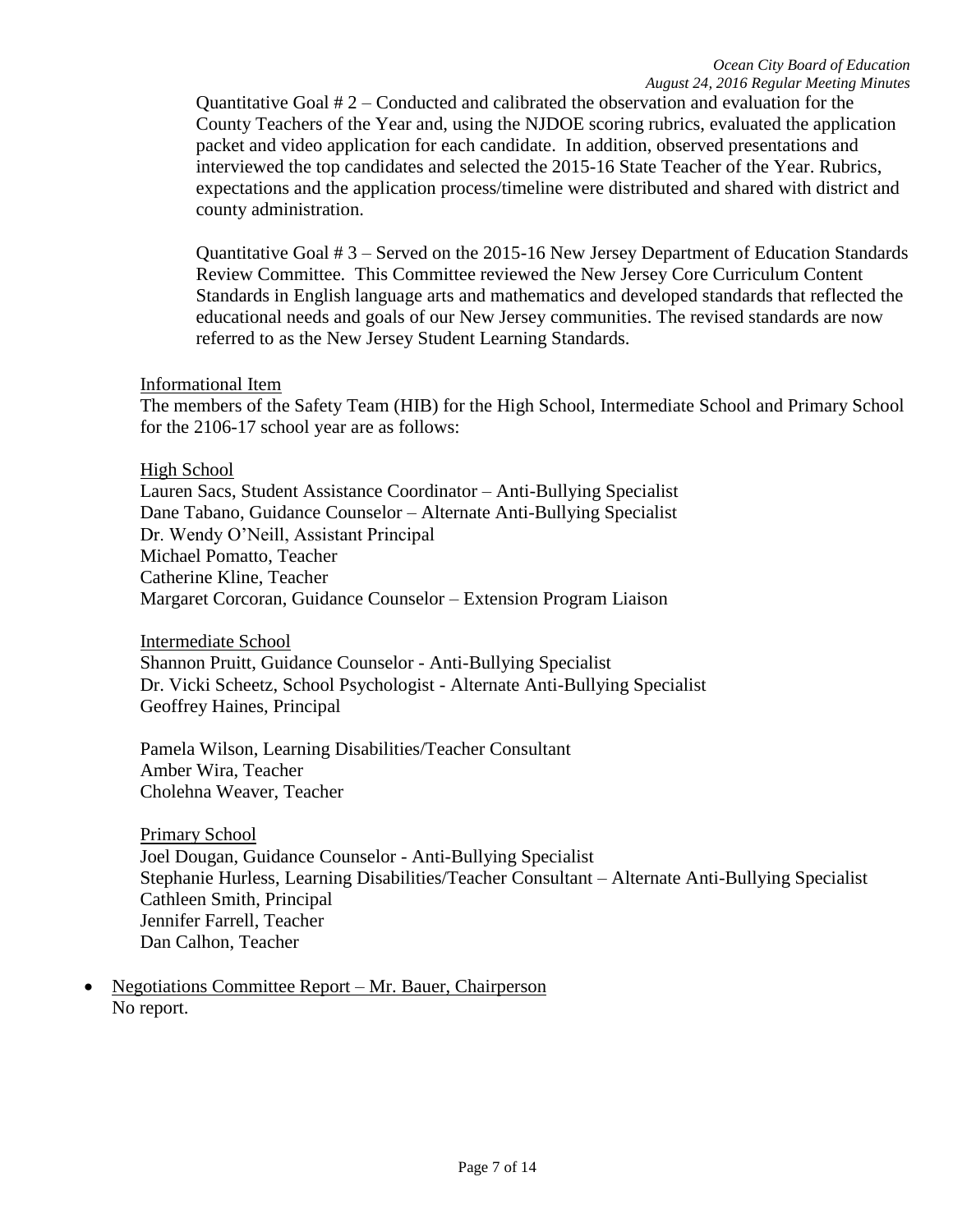# **5. Policy**

# A. Policies –  $2<sup>nd</sup>$  Reading

The Board approves the following replacements, additions and/or deletions to the Board Policy and/or Regulation Manuals.

- New Policies
	- 3125.2 Employment of Substitute Teachers
	- 8454 Management of Pediculosis
- Revised Policies
	- 1140 Affirmative Action
	- 1523 Comprehensive Equity Plan
	- 1530 Equal Employment Opportunity
	- 1550 Affirmative Action Program for Employment and Contract Practices/ Employment Practices Plan
	- 2423 Bilingual and ESL Education
	- 3124 Employment Contract
	- 3141 Resignation
	- 3159 Teaching Staff Member/School District Reporting Responsibilities
	- 3231 Outside Employment as Athletic Coach
	- 3240 Professional Development
	- 4159 Support Staff Member/School District Reporting Responsibilities
	- 5339 Screening for Dyslexia
	- 5514 Student Use of Vehicles on School Grounds
	- 5750 Equal Educational Opportunity
	- 5755 Equity in Educational Programs and Services
	- 8630 Bus Driver/Bus Aide Responsibility
- Revised Regulation
	- 1530 Equal Employment Opportunity Complaint Procedure
	- 2200 Curriculum Content
	- 2411 Guidance Counseling
	- 3144 Certification of Tenure Charges

# B. Deletion of Board Policies - 2<sup>nd</sup> Reading

The Board approves the following replacements, additions and/or deletions to the Board Policy and/or Regulation Manuals.

- Policy 3244 In-Service Training
- Regulation

| 3244 | In-Service Training            |
|------|--------------------------------|
| 5514 | <b>Student Use of Vehicles</b> |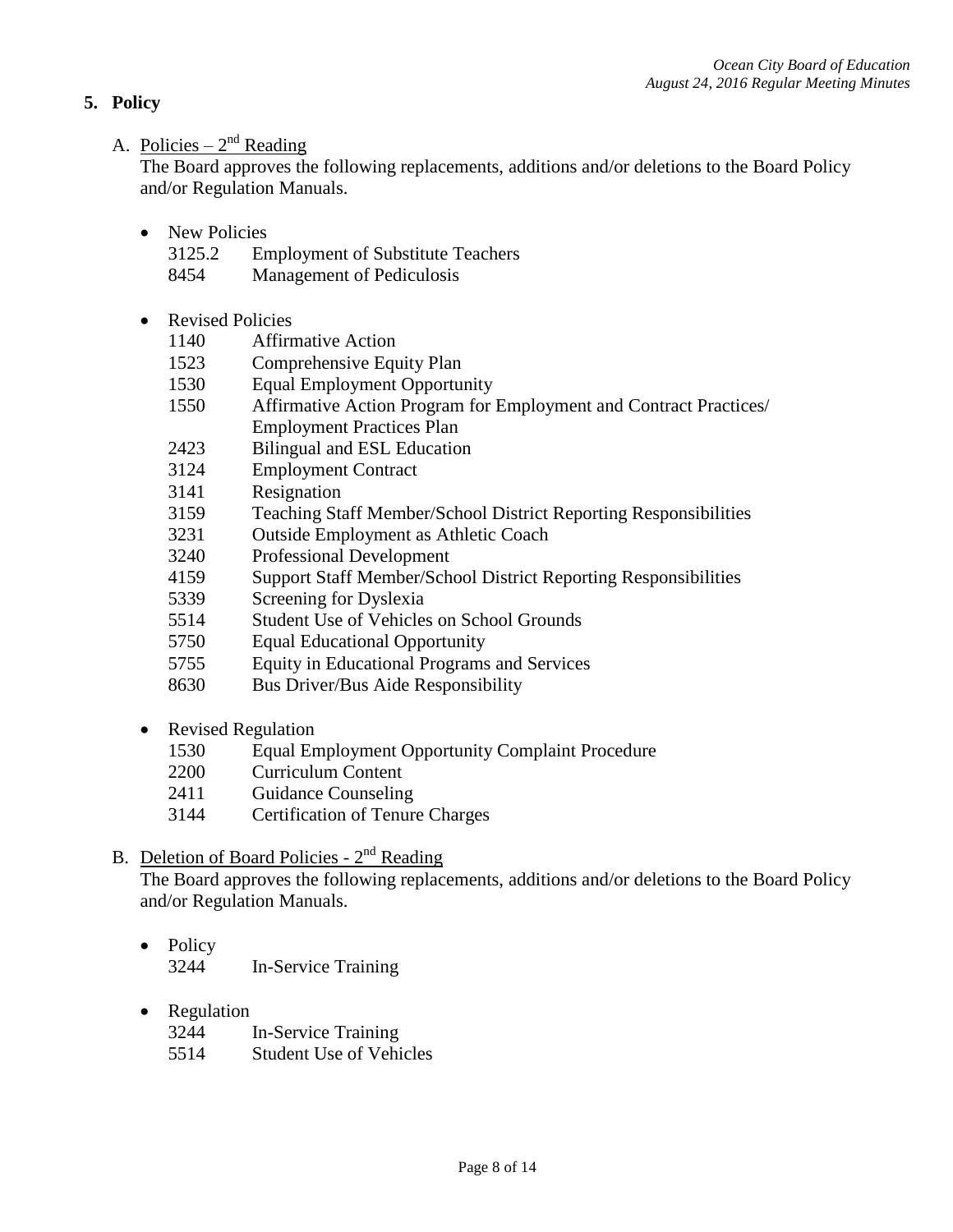# C. Policies –  $1<sup>st</sup>$  Reading

The Board approves the following replacements, additions and/or deletions to the Board Policy and/or Regulation Manuals.

- Policy 5305 Health Services Personnel
- Regulation
	- 2423 Bilingual and ESL Education
	- 3126 District Mentoring Program
	- 5330 Administration of Medication
	- 5350 Student Suicide
	- 8630 Emergency School Bus Procedures
- Policy Committee Report Mrs. Prettyman, Chairperson Mrs. Prettyman gave a report of the Committee meeting.

### **6. District Communications**

• District Communications Committee Report - Ms. Gallelli-Keyes, Chairperson Ms. Gallelli-Keyes gave a report of the Committee meeting.

*Motion by Mr. Bauer, seconded by Ms. Gallelli-Keyes, and carried unanimously, the Board of Education (Ocean City Representatives) approved the following Superintendent's recommendations by "roll call vote."* 

### **1. Buildings and Grounds**

B. Use of Facilities **(Ocean City Representatives Only)** The Board approves the following request for the use of the Intermediate School and Primary School:

Intermediate School

| Requested By:<br>Use: | City of Ocean City<br><b>Adult Pick-up Basketball Games</b>                                   |
|-----------------------|-----------------------------------------------------------------------------------------------|
| Dates/Times:          | September 12, 2016-June 5, 2017* (Mon), 7:00PM-9:30PM<br>*not available when school is closed |
| Room:                 | Gym                                                                                           |
| Fee:                  | No charge                                                                                     |
| Requested By:         | City of Ocean City                                                                            |
| Use:                  | Men's Pick-up Basketball Games                                                                |
| Dates/Times:          | September 14, 2016-June 7, 2017* (Wed), 6:00PM-8:00PM                                         |
|                       |                                                                                               |
|                       | *not available when school is closed                                                          |
| Room:                 | Gym                                                                                           |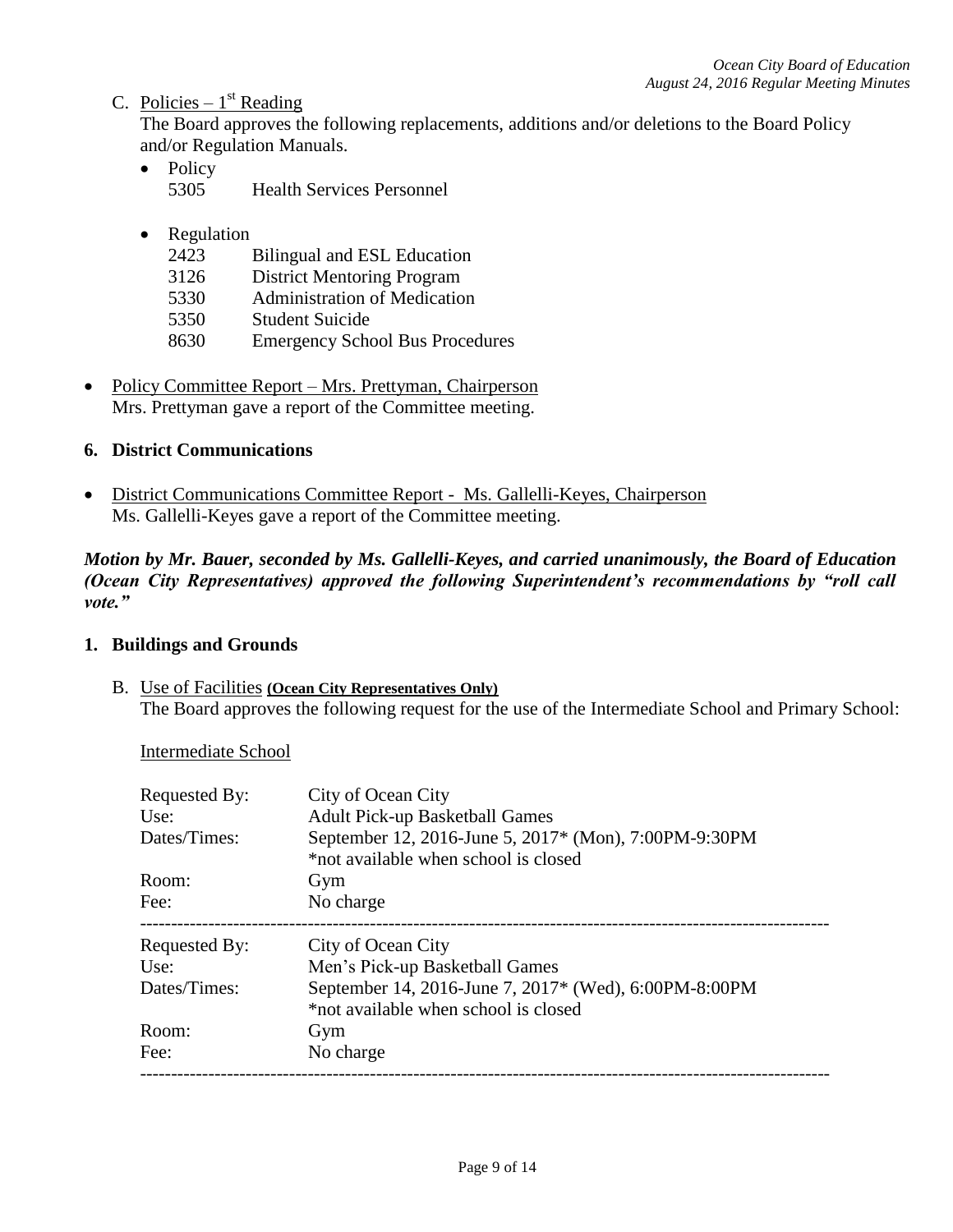| Requested By:<br>Use:<br>Dates/Times:<br>Room:<br>Fee: | <b>South Jersey Sports League</b><br><b>Adult Dodgeball</b><br>September 27, 2016-December 6, 2016 (Tues), 7:00PM-9:00PM<br>Gym<br>\$1,320.00                                                                                                                                                                                                                                                                                                                                                                                                                                                                                                                                                                                                                                                                                                                                                                                                                                                                                                                                                                                                                                                                                                                         |
|--------------------------------------------------------|-----------------------------------------------------------------------------------------------------------------------------------------------------------------------------------------------------------------------------------------------------------------------------------------------------------------------------------------------------------------------------------------------------------------------------------------------------------------------------------------------------------------------------------------------------------------------------------------------------------------------------------------------------------------------------------------------------------------------------------------------------------------------------------------------------------------------------------------------------------------------------------------------------------------------------------------------------------------------------------------------------------------------------------------------------------------------------------------------------------------------------------------------------------------------------------------------------------------------------------------------------------------------|
| Requested By:<br>Use:<br>Dates/Times:<br>Room:<br>Fee: | Ocean City PTA<br><b>PTA General Public Meetings</b><br>2016: October 5 and December 7 (Wed), 9:30AM-10:30AM<br>2017: February 1, April 5 (Wed) and June 1 (Thurs), 9:30AM-10:30AM<br>Multi-Purpose Room<br>No charge                                                                                                                                                                                                                                                                                                                                                                                                                                                                                                                                                                                                                                                                                                                                                                                                                                                                                                                                                                                                                                                 |
| Requested By:<br>Use/Dates/Rms:                        | Ocean City PTA<br>Back to School Night: 9/29/16 (Thurs), 7:00PM-8:00PM with set up 6:00PM-<br>7:00PM - Front Lobby<br>Dodgeball: 10/14/16 (Fri), 6:00PM-9:00PM with set up 4:30PM-6:00PM -<br>Multi-Purpose Room, Gym and Kitchen<br>Book Fair set up: 10/21/16 (Fri), 1:00PM-3:00PM - Library<br>Book Fair: 10/24/16-10/28/16 (Mon-Fri), 8:00AM-2:00PM - Library<br>Secret Santa Workshop set up: 12/14/16 (Wed), 9:00AM-2:00PM - Library<br>Secret Santa: 12/15/16 and 12/16/16 (Thurs & Fri), 8:30AM-1:30PM – Library<br>Daddy & Daughter/Mom & Son Dance: 1/27/17 (Fri), 6:00PM-9:00PM<br>with set up 1:00PM-4:00PM – Multi-Purpose Room/Cafeteria and Kitchen<br>Relay Races: 2/24/17 (Fri), 6:00PM-9:00PM with set up 4:30PM-6:00PM –<br>Gym and Kitchen<br>Teacher Appreciation Luncheon: 4/25/17 (Tues), 10:00AM-1:00PM with set<br>up 8:30AM-10:00AM – Faculty Dining Room and Kitchen<br>Spring Book Fair set up: 5/12/17 (Fri), 1:00PM-3:00PM - Library<br>Spring Book Fair: 5/15/17-5/19/17 (Mon-Fri), 8:00AM-2:00PM - Library<br>Annual Hoagie Band Dinner Pick up: 5/16/17 (Tues), 4:00PM-6:00PM -<br>Kitchen<br>$8^{th}$ Grade Sun & Fun: 6/12/17 (Mon), 9:00AM-12:00PM with set up 7:00AM-<br>9:00AM – Kitchen, Basketball Courts and Baseball Fields |
| <b>Primary School</b>                                  |                                                                                                                                                                                                                                                                                                                                                                                                                                                                                                                                                                                                                                                                                                                                                                                                                                                                                                                                                                                                                                                                                                                                                                                                                                                                       |
| Requested By:<br>Use:<br>Dates/Times:                  | <b>Cub Scouts Pack 51</b><br><b>Cub Scout Meetings</b><br>September 21, 2016-June 7, 2017 ( $1^{\text{st}}$ & $3^{\text{rd}}$ Wed of every month*),<br>3:00PM-5:00PM except for October 5, 2016 and February 1, 2017 which<br>will be 1:30PM-3:00PM<br>*no meeting on $4/19/17$                                                                                                                                                                                                                                                                                                                                                                                                                                                                                                                                                                                                                                                                                                                                                                                                                                                                                                                                                                                       |
| Room:<br>Fee:                                          | Multi-Purpose Room<br>No charge                                                                                                                                                                                                                                                                                                                                                                                                                                                                                                                                                                                                                                                                                                                                                                                                                                                                                                                                                                                                                                                                                                                                                                                                                                       |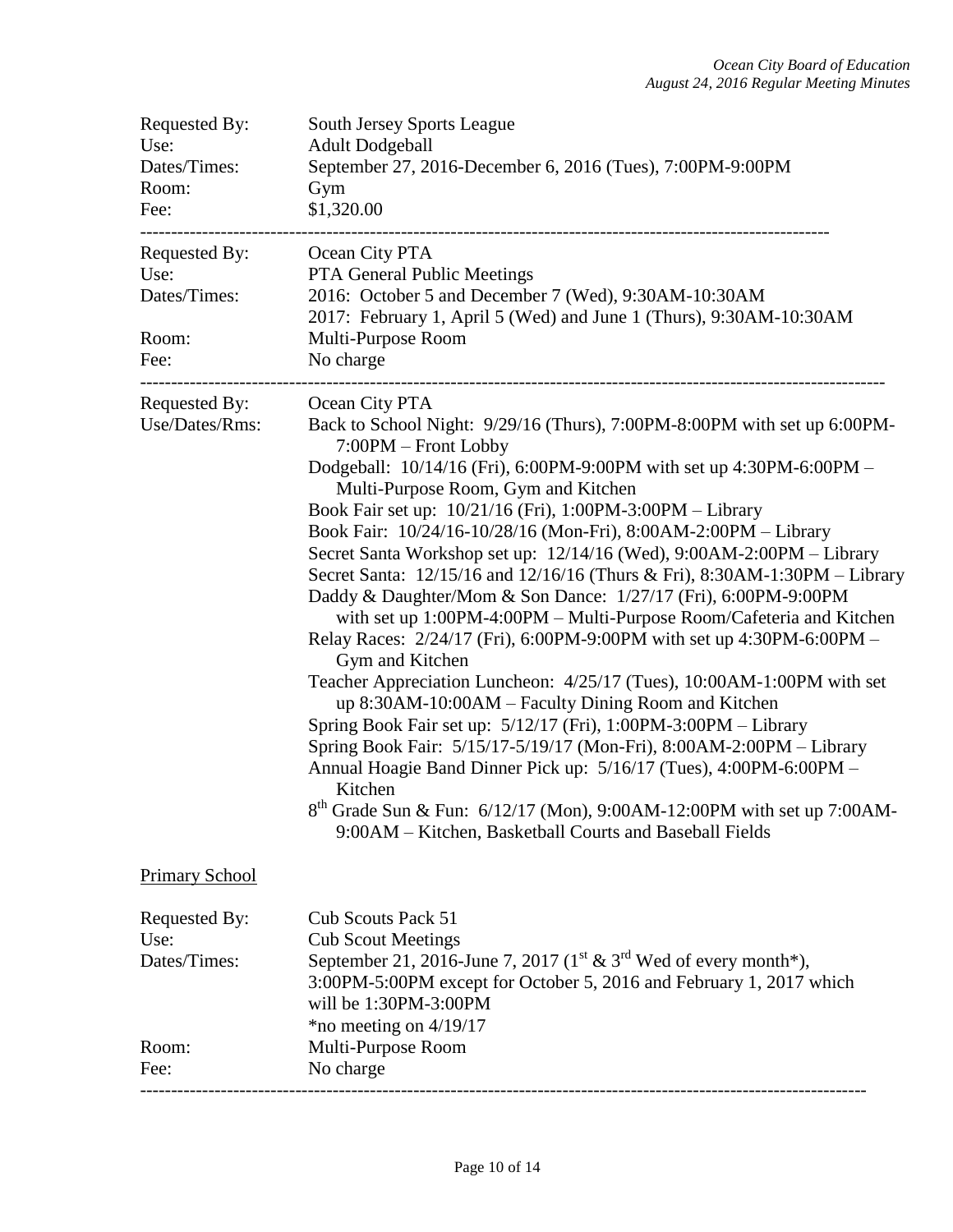| Requested By:<br>Use:<br>Dates/Times:<br>Room:<br>Fee: | Ocean City PTA<br>PTA General Public Meetings<br>Wednesdays: November 2, 2016, January 4, 2017, March 1, 2017 and<br>May 3, 2017, 9:30AM-10:30AM<br>Multi-Purpose Room<br>No charge                                                                                                                                                                                                                                                                                                                                                                                                                                                                                                                                                                                                                                                                                                                                                                                                                                                                                                                                                                                                                                                                                                                                                                                                                                                                                                                                                                                                                                                                                                                                                            |
|--------------------------------------------------------|------------------------------------------------------------------------------------------------------------------------------------------------------------------------------------------------------------------------------------------------------------------------------------------------------------------------------------------------------------------------------------------------------------------------------------------------------------------------------------------------------------------------------------------------------------------------------------------------------------------------------------------------------------------------------------------------------------------------------------------------------------------------------------------------------------------------------------------------------------------------------------------------------------------------------------------------------------------------------------------------------------------------------------------------------------------------------------------------------------------------------------------------------------------------------------------------------------------------------------------------------------------------------------------------------------------------------------------------------------------------------------------------------------------------------------------------------------------------------------------------------------------------------------------------------------------------------------------------------------------------------------------------------------------------------------------------------------------------------------------------|
| Requested by:<br>Use:<br>Dates/Times:<br>Room:<br>Fee: | Cub Scouts Pack 51<br>Pinewood Derby<br>February 3, 2017 (Fri), 6:00PM-8:30PM – set up<br>February 4, 2017 (Sat), 9:00AM-3:00PM – event<br>Multi-Purpose Room/Cafeteria<br>No charge                                                                                                                                                                                                                                                                                                                                                                                                                                                                                                                                                                                                                                                                                                                                                                                                                                                                                                                                                                                                                                                                                                                                                                                                                                                                                                                                                                                                                                                                                                                                                           |
| Requested By:<br>Use/Dates/Rms:                        | Ocean City PTA<br>Open House: $9/2/16$ (Fri), 2:00PM-3:00pm – Front Lobby<br>Room Coordinator Meeting: 9/21/16 (Wed), 3:15PM-4:15PM – Library<br>Kindergarten Welcome Dinner: 9/22/16 (Thurs), 5:30PM-6:30PM with set up<br>4:00PM-5:00PM – MPR/Cafeteria and Kitchen<br>Back to School Night: 9/27/16 (Tues), 7:00PM-8:00PM - with set up from<br>6:00PM-7:00PM - Front Lobby<br>Scholastic Book Fair set-up: 9/30/16 (Fri), 1:00PM-3:00PM – Classrooms 506<br>and 507<br>Scholastic Book Fair: 10/3/16-10/7/16 (Mon-Fri), 9:00AM-3:00PM -<br>Classrooms 506 and 507<br>Halloween Craft: 10/28/16 (Fri) 3:00PM-4:00PM, with set up 2:30PM-<br>3:00PM – MPR and Kitchen<br>Shoe Tying Clinics: 11/14/16-11/16/16 (Mon-Wed), 10:00AM-1:00PM -<br>Kindergarten Atrium and outside on playground<br>Thanksgiving Craft: 11/18/16 (Fri), 3:00PM-4:00PM, with set up 2:30PM-<br>3:00PM – MPR and Kitchen<br>Secret Santa Workshop set up: 12/9/16 (Fri), 9:00AM-2:00PM – Classrooms<br>507 and 507<br>Secret Santa Workshop: 12/12/16 and 12/13/16 (Mon & Tues), 8:30AM-<br>1:30PM - Classrooms 506 and 507<br>Christmas Craft: 12/15/16 (Thurs), 3:00PM-4:00PM with set up 2:30PM-<br>3:00PM - MPR and Kitchen<br>Valentine's Day Craft: 2/8/17 (Wed), 3:00PM-4:00PM with set up 2:30PM-<br>3:00PM – MPR and Kitchen<br>Daddy & Daughter/Mommy & Son Dance: 2/10/17 (Fri), 6:00PM-9:00PM<br>with set up 1:00PM-4:00PM – MPR/Cafeteria and Kitchen<br>Parent Appreciation Breakfast: 2/15/17 (Wed), 7:30AM-8:45AM-MPR/<br>Cafeteria and Kitchen<br>Zoo to You (Cape May Zoo): 3/3/17 (Fri), 3:00PM-4:00PM with set up<br>2:30PM-3:00PM – MPR and Kitchen<br>Easter Craft: 4/7/17 (Fri), 3:00PM-4:00PM with set up 2:30PM-3:00PM- MPR<br>and Kitchen |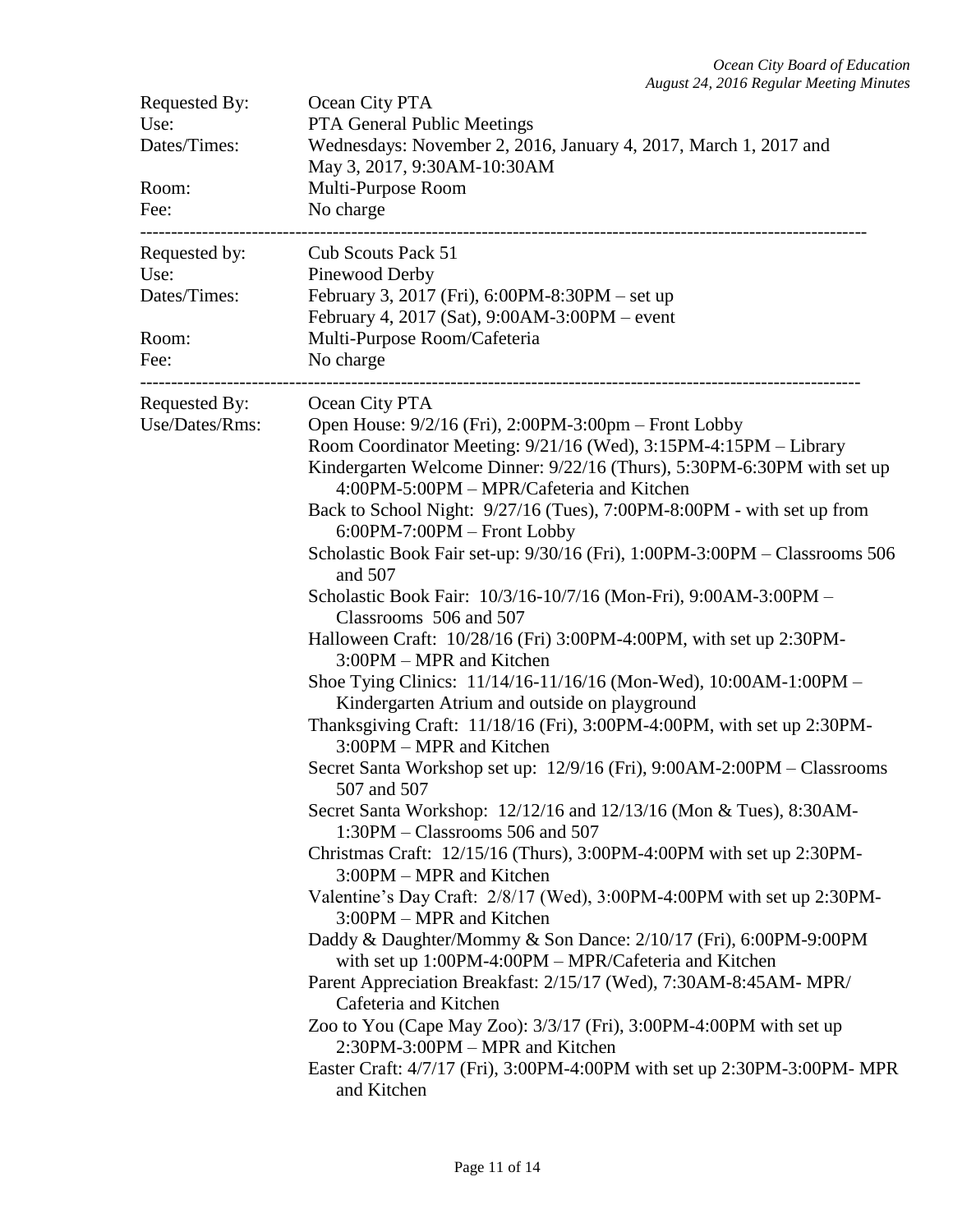*August 24, 2016 Regular Meeting Minutes*

Spring Book Fair set up: 4/7/17 (Fri), 1:00PM-3:00PM – Classrooms 506 & 507

Spring Book Fair: 4/10/17-4/13/17 (Mon-Thurs), 8:00AM-2:00PM – Classrooms 506 and 507

Teacher Appreciation Luncheon: 4/27/17 (Thurs), 10:00AM-1:00PM with set up 8:30AM-10:00AM – Kitchen and Classrooms 506 and 507

 $3<sup>rd</sup>$  Grade Field Day: 6/8/17 (Thurs), 10:00AM-2:00PM – MPR and Kitchen Fee: No charge

# **2. Curriculum and Student Affairs**

- F. Primary School Field Trip Request **(Ocean City Representatives Only)** The Board approves the attached Primary School Field Trip list.
- G. Waiver Policy #5112, Entrance Age **(Ocean City Representatives Only)**  The Board approves waiving School District Policy #5112, Entrance Age for student #1000024900.

# **3. Finance**

- N. Acceptance of Grant **(Ocean City Representatives Only)** The Board accepts a 2016 Sustainable Jersey for Schools Health and Wellness Grant funded by the New Jersey Department of Health and administered by AtlantiCare in the amount of \$4,000 for the Intermediate School.
- **4. Personnel** (All motions are upon Superintendent's recommendation:)
	- L. Leave of Absence Intermediate School Certificated Staff (Attachment #4.L) **(Ocean** City **Representatives Only**

The Board approves employee #0904, a paid leave of absence, effective September 1, 2016 through on or before October 14, 2016, with an expected return date of October 17, 2016.

- M. Resignation Intermediate School Short-Term Leave Replacement **(Ocean City Representatives Only)** The Board accepts the resignation of Kimberly Becher, short-term leave replacement Intermediate School seventh grade mathematics teacher, effective August 11, 2016.
- N. Leave Replacement Intermediate School Certificated Staff **(Ocean City Representatives Only)** The Board approves Marcia Vogel as the Intermediate School leave replacement seventh grade mathematics teacher, effective September 1, 2016 through on or before October 14, 2016, at a stipend of \$160 per diem.
- O. Leave Replacement Intermediate School Supportive Staff **(Ocean City Representatives Only)** The Board approves to extend Sean Silverman as the Intermediate School leave replacement custodian, effective through September 30, 2016, at a salary of step 1, \$37,441 (pro-rated).
- P. New Hire Primary School Certificated Staff **(Ocean City Representatives Only)** The Board approves Randall Kohr, Primary School Elementary/Computer Science Teacher, effective on or before October 24, 2016 through June 30, 2017, at BA, step 1, \$48,574 (pro-rated depending on start date).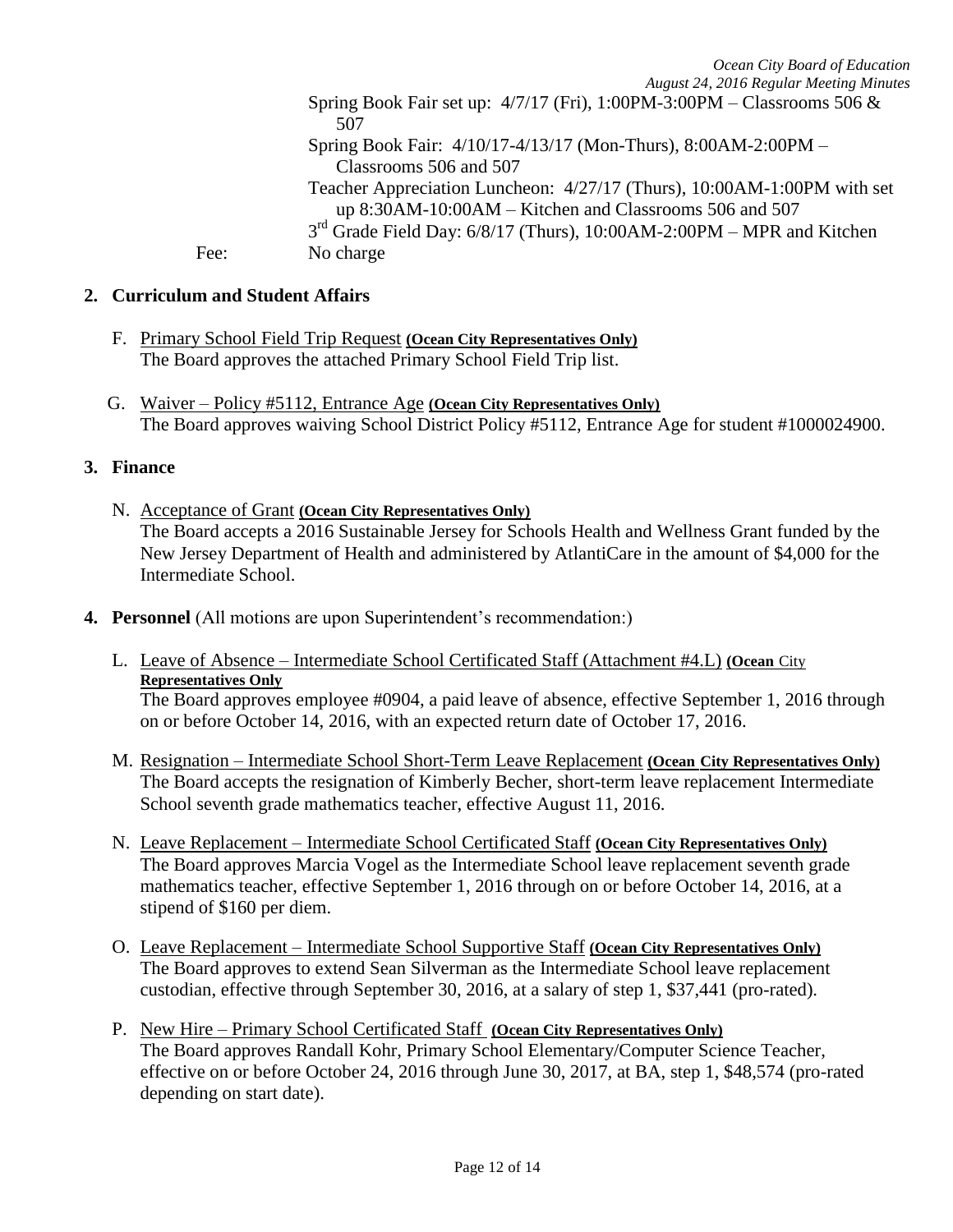- Q. Primary Schools Co-Curricular Activity Sponsors and Stipends **(Ocean City Representatives Only)** The Board approves Dolores Vivarelli, Primary School Knitting Club co-curricular activity sponsor, at \$1,798, level 1, for the 2016-17 school year.
- R. Primary School Federal Grant Salary Allocations **(Ocean City Representatives Only)** The Board authorizes the following Primary School certificated staff salary allocations to be charged to the identified Federal Grants for the 2016-17 school year:

Dolores Vivarelli, Preschool Special Ed Teacher \$14,000 - IDEA Preschool FY17 Jennifer Gatto, Title I Reading Teacher \$72,861 - Title I, Part A Kristen Morey, Title I Reading Teacher \$72,861 - Title I, Part A Jennifer DeVlieger, Kindergarten Teacher \$18,300 - Title II, Part A Jennifer Eget, First Grade Teacher \$23,751 - Title II, Part A Danielle Humphries, First Grade Teacher \$15,250 - Title II, Part A

# **APROVAL OF MINUTES:**

Motion by Mr. Bauer, seconded by Ms. Gallelli-Keyes, the Board of Education approved the minutes of the June 22, 2016 Regular Meeting and Executive Session as presented.

# *Motion carried with the following votes to abstain: Mr. James and Mrs. Prettyman.*

Motion by Mr. Bauer, seconded by Ms. Gallelli-Keyes, the Board of Education approved the minutes of the August 3, 2016 Special Meeting.

# *Motion carried with the following votes to abstain: Mrs. Chisholm and Mr. Holmes.*

### **UNFINISHED BUSINESS:**

There was no unfinished business.

### **NEW BUSINESS:**

There was no new business

### **PUBLIC COMMENTS:**

Victor Staniec, 3<sup>rd</sup> Street, discussed cracking in the "terrazzo" floors at the Ocean City High School.

Rachel Holloway, Oxford Lane, discussed before and after care for students in the District.

### **BOARD COMMENTS:**

Comments included thanks for facilities preparations for the upcoming school year and an update on new teacher orientation held at the High School for new District staff.

### **BOARD PRESIDENT COMMENTS:**

There were no Board President comments.

### **EXECUTIVE SESSION:**

Motion by Mrs. Chisholm, seconded by Mr. Bauer and carried unanimously to adopt a resolution to go into Executive Session.